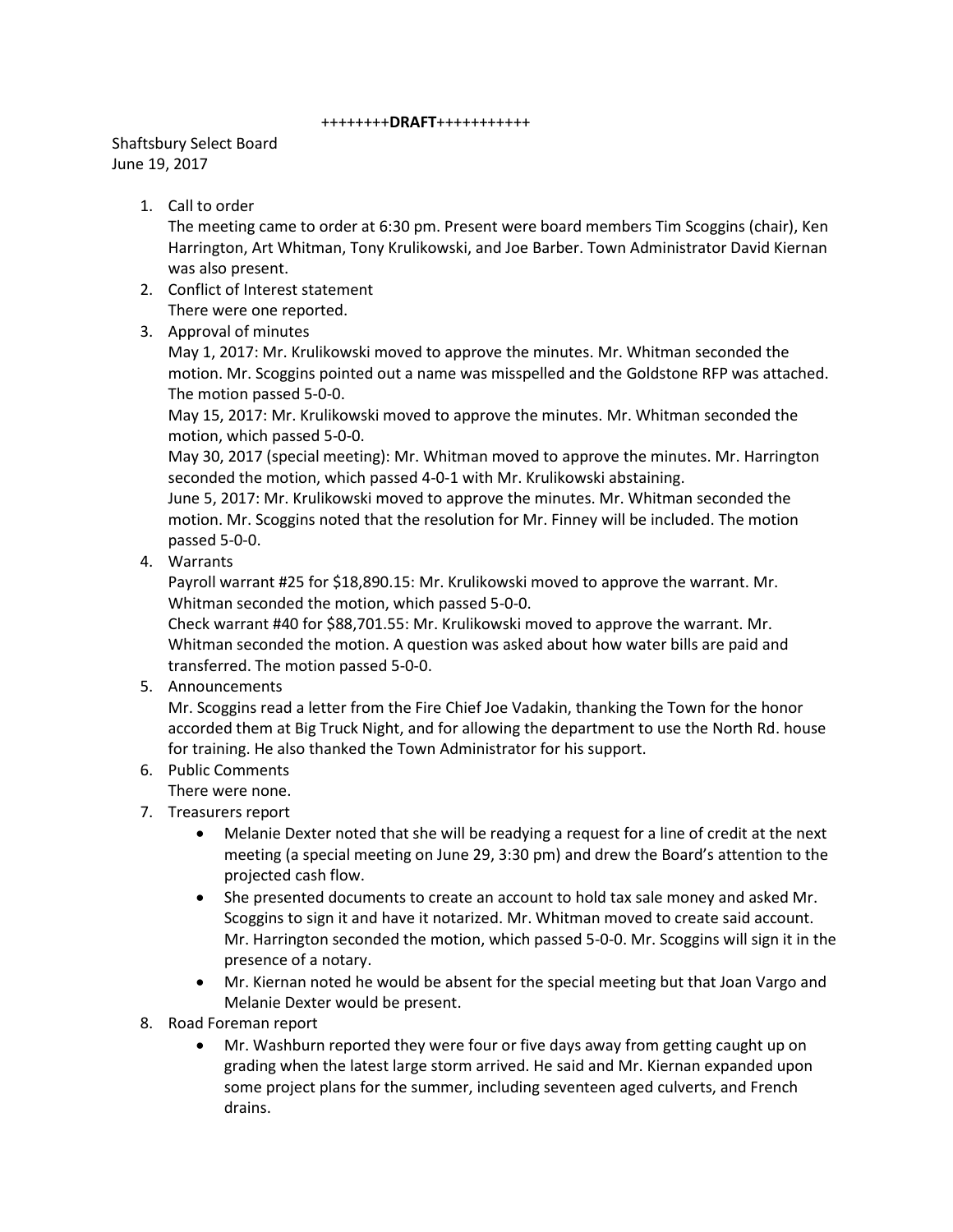- Mr. Kiernan continued that the hazard tree survey found 45 high-hazard trees, most of them 20+" in diameter. He expects to contract the work out and hopes to pay for it in part with savings secured by a retirement on the road crew. (Tim Green retired after 35 years.) The initiative will be expensive. The utility may get involved.
- Mr. Kiernan reported that VTrans will give the Town \$14K for culverts and related drainage issues.
- The road crew has been working out a schedule with flex time for weather.
- Mr. Kiernan said he's considering contracting out some winter plowing rather than replacing Mr. Green.
- Mr. Harrington asked how the projects will be prioritized and suggested that fabric and French drain projects offer more benefit down the road. Mr. Kiernan reported that scheduling will be an issue because of vacations and weather.
- 9. BRS update

Mr. Scoggins reported that he and Mr. Krulikowski met with the Rescue Squad. The Squad would like to meet with the Board in July and talk about the stats the Town would like to see. Bennington is the only squad that can offer emergency advanced care. Mr. Whitman would like to see how Bennington compares with places like Rutland in terms of equipment. Mr. Kiernan: what percentage of calls are ordinary transport and which are emergencies?

10. TAM host town agreement, renewal

The Board voted at the last meeting to discontinue the host town tax. Mr. Kiernan reported that in 2012 the DRB approved an increase in tonnage to 30,000 tons and that TAM's request in the new agreement, therefore, for 30,000 tons was permitted as long as no change to the facility is made. Mr. Harrington moved to approve the new host town agreement with Tam to include the discontinuance of the host town tax and in increase in allowed tonnage to 30,000 tons. Mr. Whitman seconded the motion, which passed 5-0-0. The members of the board signed the document. Mr. Kiernan will ask Trevor Mance to also sign the document.

11. Town insurance renewals

This year's fee with Wills will be \$52,835, \$835 more than Mr. Kiernan budgeted. The town has done business with Wills for 40 years. Mr. Kiernan reported that Wills' service had always been excellent. VLCT's bids some time ago wasn't competitive. David Newell of Wills will attend a meeting in August to go over workers compensation coverage. Mr. Whitman moved to renew the insurance policy with Wills for one year. Mr. Krulikowski seconded the motion, which passed 5-0-0.

12. DEC municipal roads general permit/grants-in-aid pilot program

Mr. Kiernan said they'd been awarded a grant of \$14,100 with a required match of \$2820 (or more, if some towns decline to participate). It will supplement the culvert work. Mr. Kiernan reported that all municipalities will find it hard to meet the requirements of the general permit. Mr. Harrington moved to sign the letter of intent to participate in the municipal roads general permit project. Mr. Whitman seconded the motion, which was approved 5-0-0.

- 13. Parking restrictions, intersection of Buck Hill Rd. and VT Rte. 7A
	- Mr. Kiernan reported that the state approved parking restrictions on 7A south 135" to the first driveway and north 50' to the approximate location of the telephone pole. All abutters were given the opportunity to participate in the hearing although none did. No one responded to the letter sent them or the announcement on the website home page. It will greatly improve safety.
	- Mr. Kiernan reported that he looked into a scoping grant to explore extending the sidewalk north. The match would be \$10-\$15,000 (1:1) and he recommends holding off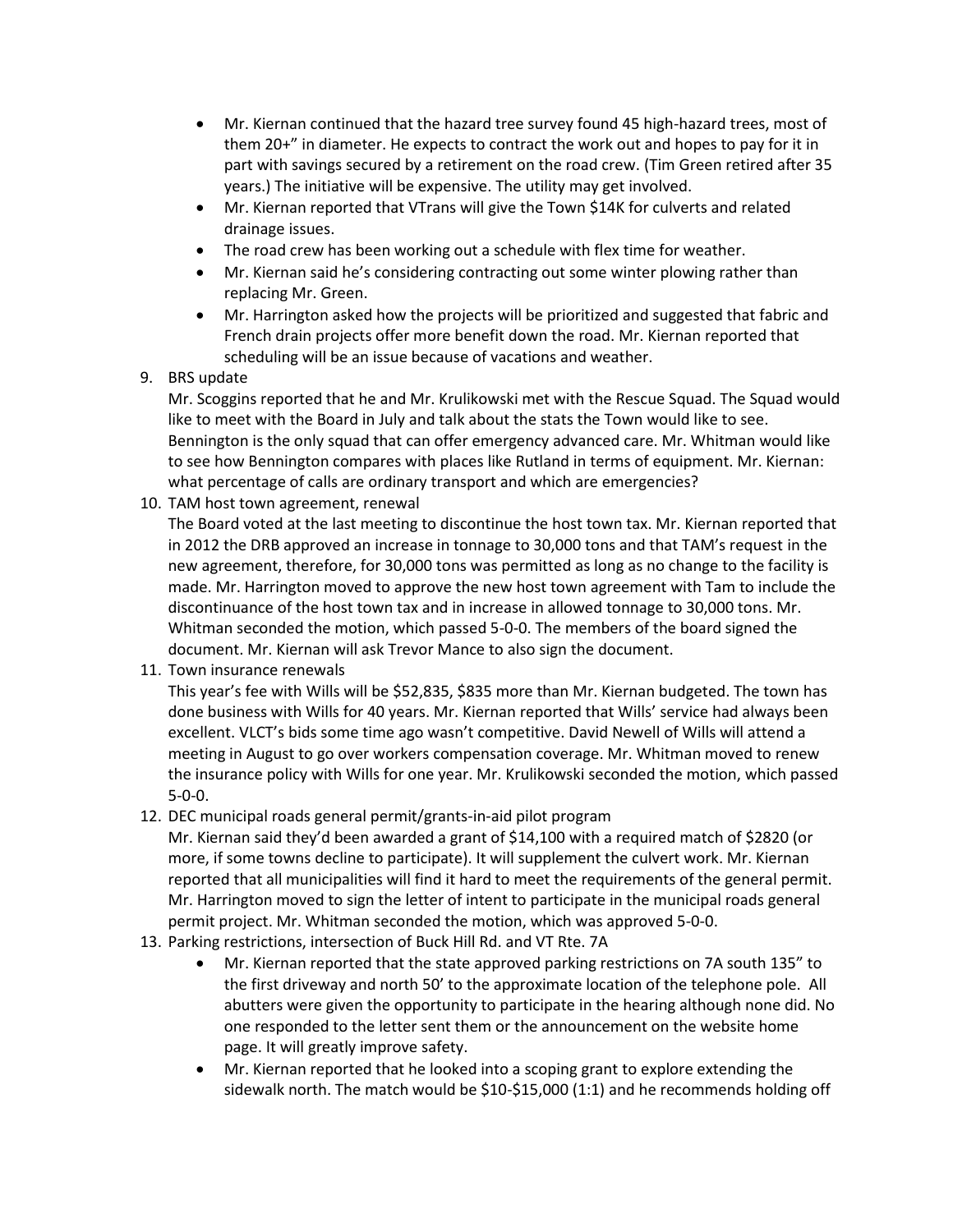on this initiative. In the long term, he would like to confer with neighbors about what they want to see there.

- A question was asked about the lights at the new sidewalk. They are scheduled to be fixed this week. Once Hathaway fixes the light the state can release the last payment to the Town.
- 14. Road name change/request of E911 Board, Town Line Road West to Town Line Road Mr. Kiernan reported that the E911 Board has requested the change. Bennington calls it Town Line Road. Mr. Krulikowski moved to approve the name change. Mr. Harrington seconded the motion, which passed 5-0-0.
- 15. Tax sales for delinquent water bills Three sales (both tax and water delinquents) are now scheduled for July 11, 10 am at Cole Hall. Someone from the board will need to be present. Mr. Scoggins said that if no appears to bid, the Town will bid, in the amount equal to the delinquent taxes. After a year without action, the property devolves to the Town.
- 16. Dog licenses and ordinance violations
	- $\bullet$  As of the 13<sup>th</sup> of June, there are 90 people in town with one or more unlicensed dogs. If they are registered now, the owner will be fined \$10, plus the cost of registering. Once the constables have come to the home, the fine will go up to \$35. After two weeks, the fine will go up to as much as \$150 upon issuance of summons. It is best to renew now.
	- All such owners have been notified of the registration lapse at least twice.
	- This is a health issue, to ensure that dogs have been vaccinated.
- 17. Bid proposal public works F350 (or similar)
	- The town has looked unsuccessfully for used pick ups. It has begun to look for new utility trucks and has found several. The town has drafted an invitation to bid for a one-ton, gas, 4 wheel drive, standard pick up. It would greatly increase versatility of the existing fleet. Mr. Kiernan read the proposal, which is included by reference in these minutes. There was a discussion of whether to seek a crew cab or expanded cab. Mr. Krulikowski moved to approve putting out a bid for a one-ton, 2017 pick up truck. Mr. Whitman seconded the motion, which passed 5-0-0.
- 18. Update of purchasing policy elimination of redundant purchase order forms Mr. Kiernan reported that the auditors said the purchase order forms were unnecessary. For example, everything over \$3000 must be approved by the Select Board. In a draft version, reference to the purchase order forms and the requirement that each department submit purchase requests monthly to the administrator were deleted. Mr. Harrington moved to adopt the revised purchasing policy. Mr. Whitman seconded the motion, which passed 5-0-0.
- 19. Adoption of public records policy

Mr. Kiernan reported that it came to his attention that the Town lacks a public records policy. (This has nothing to do with the Town clerk, who is totally separate.) The town attorneys vetted the draft policy, based on that provided by VLCT. The draft policy clarifies means of requesting documents, when those requests can be denied, costs for copies and staff time, how long the town has to respond to requests, and much more. Mr. Whitman moved to adopt the proposed public records act policy as outlined by VLCT and amended by the town attorney. Mr. Harrington seconded the motion, which passed 5-0-0.

- 20. Town garage update
	- Discussions of how to "park" the \$75K paid annually on the bond (for example, there are restrictions re how much interest the fund can acquire) have been held and solutions proposed. The town will probably open another account.